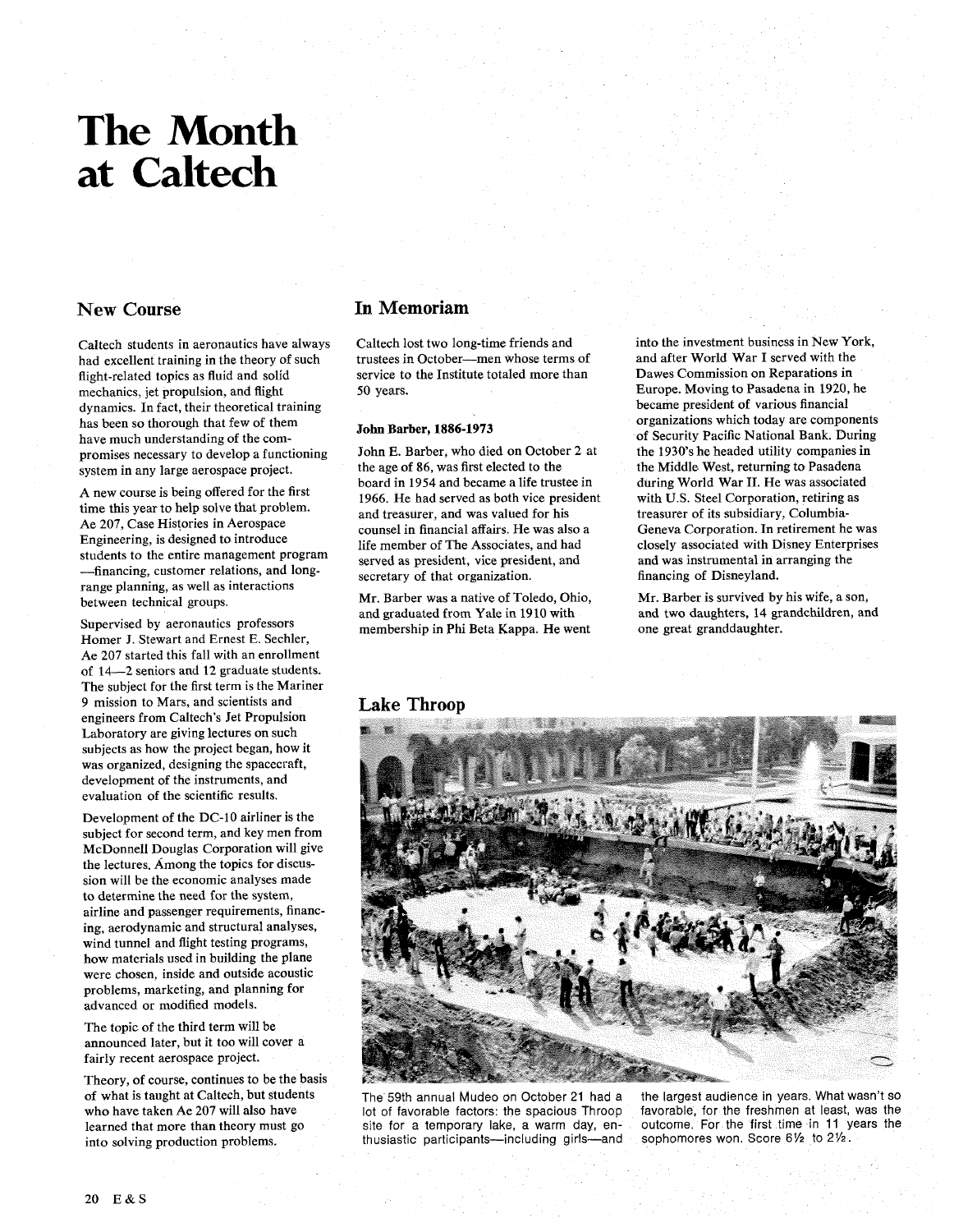#### **Norman Chandler, 1899-1973**

Norman Chandler died on October 20 at the age of 74. He had been a trustee since 1941, continuing a family tradition that began in 1920 when his father was elected to the board. He was also a life member of The Associates.

Mr. Chandler was born in Los Angeles and went to Hollywood High School. He graduated from Stanford University in 1922 and immediately joined the Los Angeles Times, becoming assistant general manager in 1934 and, in 1936, vice president and general manager. In 1941, when his father moved up to board chairman, he became president of Times Mirror. In 1944 he was appointed publisher of the Times, a post he held until 1960. Since that time he has been board chairman and chief executive officer.

The Times editorial of October 23 said of him: "To public service in the ordinary sense of the phrase he was no stranger. He served on many boards. He was a trustee of USC and, for more than 30 devoted years, of Caltech. He worked, often quietly but always powerfully, on many civic enterprises . . . To the thousands of persons here and around the world who knew Norman Chandler in his business and public capacities, he was a man of dignity and gentle forcefulness. Those who knew him more intimately had the great good fortune to know even better his indelible personal qualities-his unfailing thoughtfulness, his natural courtesy, his resolute, unpretentious courage, his steadfast allegiance to family, to friends, to associates and to conscience."

Mr. Chandler leaves his wife, son, a daughter, eight grandchildren, a brother, and two sisters.

#### **Caltech's Man on Skylab 3**

It could be just a coincidence, but the National Aeronautics and Space Administration seems to be developing a taste for putting a Caltech graduate on the final flight of each of its space programs. In December 1972, Harrison Schmitt (BS '57) was pilot-astronaut for Apollo 17, the last of the U.S. manned moon-landing missions. Now, the last of the current series of manned earth-orbiting missions--Skylab **3**  -has been launched carrying Edward Gibson (MS '60, PhD '64) as its science pilot.

The 37-year-old Gibson graduated from high school in Kenmore, New York, and got a BS in engineering from the University of Rochester in June 1959. He came to Caltech that fall to work toward his MS in mechanical engineering, with a jet propulsion option, and stayed on for his PhD in mechanical engineering, minoring in physics.

For a year following his graduation, Gibson was a senior research scientist at Philco Corporation's Applied Research Laboratories in Newport Beach. While there he did work on lasers and the optical breakdown of gases and published a number of papers on plasma physics.



Selected as a scientist-astronaut by NASA in June 1965, Gibson spent 53 weeks in flight training before joining the astronaut group in 1966. He served in a number of backup positions for the manned lunar missions, and in 1969 was selected as a member of the astronaut support crew for Apollo 12. Since the completion of the Apollo program, he has been in training for Skylab.

In the meantime Gibson's scientific interests have shifted slightly-from classical and plasma physics to solar physics. He wrote the training document on solar physics for the Skylab astronauts, which has been published under the title The Quiet Sun.

As the science pilot for Skylab 3, Gibson is responsible for all the studies of the earth's resources; investigations of the earth's upper atmosphere, the interplanetary plasma, and the sun; medical experiments; galactic and intergalactic astronomical observations; and an analysis of the possible technological uses of near-earth orbital space-all, of course, with the active collaboration of his fellow astronauts, Mission Commander Gerald Carr and Pilot William Pogue.

If this sounds like a lot, consider also that the three men constitute a rookie crew, none of them having flown in space before. And they are orbiting the earth in a craft that is only partially operating and rapidly deteriorating. Gibson, however, is optimistic about the "advantages of being one of the last in line"-and so another Caltech graduate is doing what he can to wrap up NASA's current program in the great style to which the space agency is becoming accustomed.

A Norman Chandler memorial fund has been established. Tax deductible contributions may be made to the California Institute of Technology with the notation that they are for this fund.